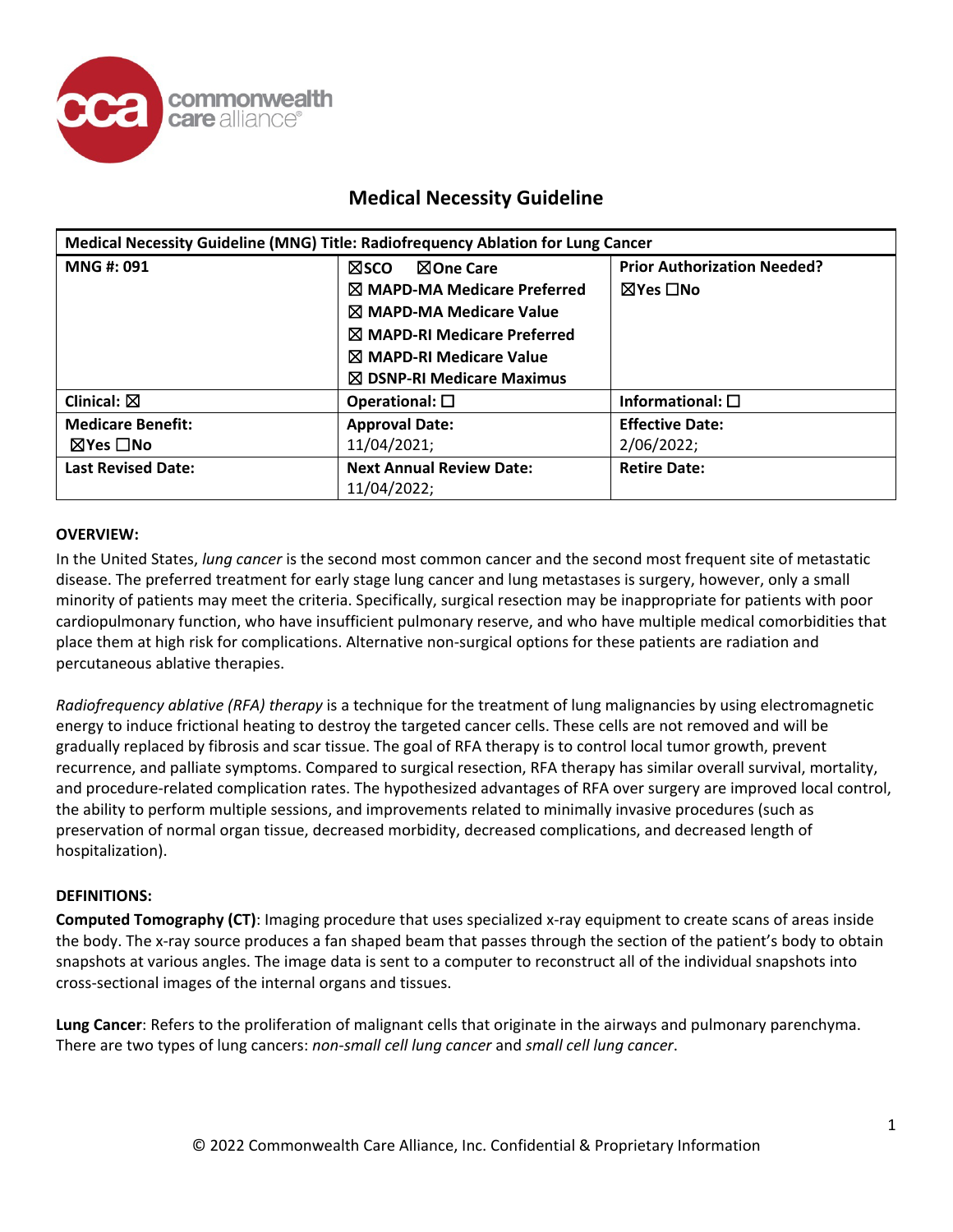

**Non-Small Cell Lung Cancer (NSCLC)**: Malignant tumor of the lung that is characterized by genetic mutations (in oncogenes, tumor suppressor genes, and chromatin modifying genes), gene rearrangements, gene amplifications, gene deletions, and epigenetic changes. NSCLC accounts for approximately 85% to 90% of lung cancer cases. The subtypes include non-squamous cell carcinoma (adenocarcinoma and large cell carcinoma) and squamous cell carcinoma.

**Radiofrequency Ablative (RFA) Therapy**: minimally invasive procedure in which a needle electrode is inserted by image guidance (via *computed tomography*) into the center of a lesion or tumor. The radiofrequency generator oscillates in a closed-loop circuit between the applicator and the grounding pad(s) placed on the patient's skin to induce frictional heating resulting in temperatures of greater than 60°c. This creates a zone of tissue necrosis that encompasses the tumor and the margin of normal parenchyma.

**Small Cell Lung Cancer (SCLC)**: Malignant tumor of the lung that is characterized by mutations that cause autocrine growth loops, activation of proto-oncogenes, and the loss or inactivation of tumor-suppressor genes. SCLC is described as having a rapid doubling time, high growth fraction, and can result in widespread metastases early in the disease. The subtypes include neuroendocrine tumor, pure small cell lung cancer, and combined small cell lung cancer.

### **DECISION GUIDELINES:**

#### **Clinical Coverage Criteria:**

Commonwealth Care Alliance may cover and consider radiofrequency ablation (RFA) therapy as medically necessary when all of the following criteria are met:

- For the treatment of isolated peripheral non-small cell lung cancer lesion, OR
- For the treatment of malignant non-pulmonary tumor(s) metastatic to the lung, AND
	- o The size of the lesion or tumor is ≤ 3 cm in size,
	- $\circ$  The tumor is at least 1 cm from the trachea, main bronchi, esophagus, aorta, aortic arch branches, pulmonary artery, and/or heart,
	- o There is ≤ 3 tumors per lung,
- The member has a medical comorbidity that renders them unfit for surgical resection or radiation treatment OR the member is unable to tolerate OR declines surgical or radiation treatment,
- Based on medical consultation with a specialist, surgical resection or radiation treatment is likely to substantially worsen the member's pulmonary status, AND
- The provider has discussed the risks and complications of the proposed treatment, and has obtained informed consent from the member

#### **LIMITATIONS/EXCLUSIONS:**

Commonwealth Care Alliance will limit the following:

- Repeat RFA therapy may be considered after 12 months have elapsed from the initial treatment,
	- $\circ$  Subsequent RFA therapy requests may be reviewed on a case-by-case basis by CCA Medical Director upon receipt of clinical documentation that substantiates medical necessity
- Tumors within the same lung may be treated with RFA therapy in the same session
	- $\circ$  Bilateral lung tumors should not be treated with RFA therapy in the same session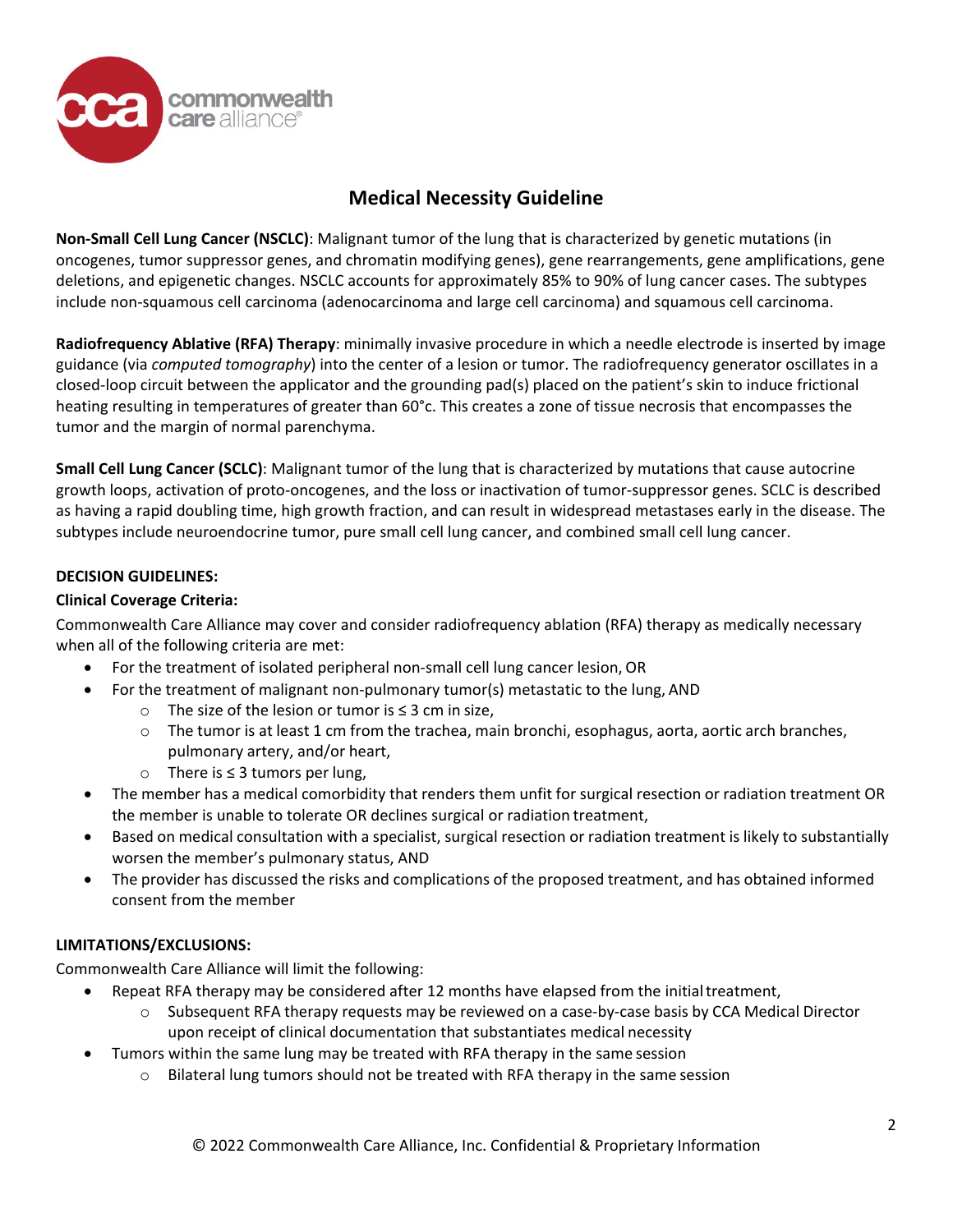

Commonwealth Care Alliance will not cover and does not consider radiofrequency ablation therapy as medically necessary for the following:

- $\bullet$  If the member has a life expectancy of  $\lt 1$  year,
- If the member has an untreatable coagulopathy,
	- If RFA therapy is used as a curative treatment of the following:
		- o Primary or metastatic malignant neoplasms in persons who are able to tolerate surgicalresection,
		- o Initial treatment of painful bony metastases,
		- o Osteoid osteomas that can be managed with medical treatment,
		- o Hepatic metastases from non-colonic primary cancers or those > 5 cm,
		- $\circ$  All other tumors outside of the liver including but not limited to: head and neck, thyroid, adrenal gland, ovary, pelvic or abdominal metastases of unspecified origin, and tumors of the breast

#### **AUTHORIZATION:**

The following list(s) of codes is provided for reference purposes only and may not be all inclusive. Listing of a code in this guideline does not signify that the service described by the code is a covered or non-covered health service. Benefit coverage for health services is determined by the member specific benefit plan document and applicable laws that may require coverage for a specific service. The inclusion of a code does not imply any right to reimbursement or guarantee claim payment. This Medical Necessity Guideline is subject to all applicable Plan Policies and Guidelines, including requirements for prior authorization and other requirements in Provider's agreement with the Plan (including complying with Plan's Provider Manual specifications).

| <b>CPT Code</b> | Description                                                                                                                                                                                     |
|-----------------|-------------------------------------------------------------------------------------------------------------------------------------------------------------------------------------------------|
| 32998           | Ablation therapy for reduction or eradication of one or more pulmonary tumor(s)<br>including pleura or chest wall when involved by tumor extension, percutaneous,<br>radiofrequency, unilateral |

#### **REGULATORY NOTES:**

Medical Necessity Guidelines are published to provide a better understanding of the basis upon which coverage decisions are made. CCA makes coverage decisions on a case-by-case basis considering the individual member's health care needs. Pharmacy Medical Necessity Guidelines are developed for selected therapeutic classes or drugs found to be safe, but proven to be effective in a limited, defined population of patients or clinical circumstances. They include concise clinical coverage criteria based on current literature review, consultation with practicing physicians in the service area who are medical experts in the appropriate field, review of FDA and other government agency policies, and standards adopted by national accreditation organizations. The plan revises and updates Pharmacy Medical Necessity Guidelines annually, or more frequently if new evidence becomes available that suggests needed revisions. If at any time a CMS Local or National Coverage Determination (LCD or NCD) is published that conflicts with the criteria set forth herein, the NCD or LCD criteria shall supersede these criteria.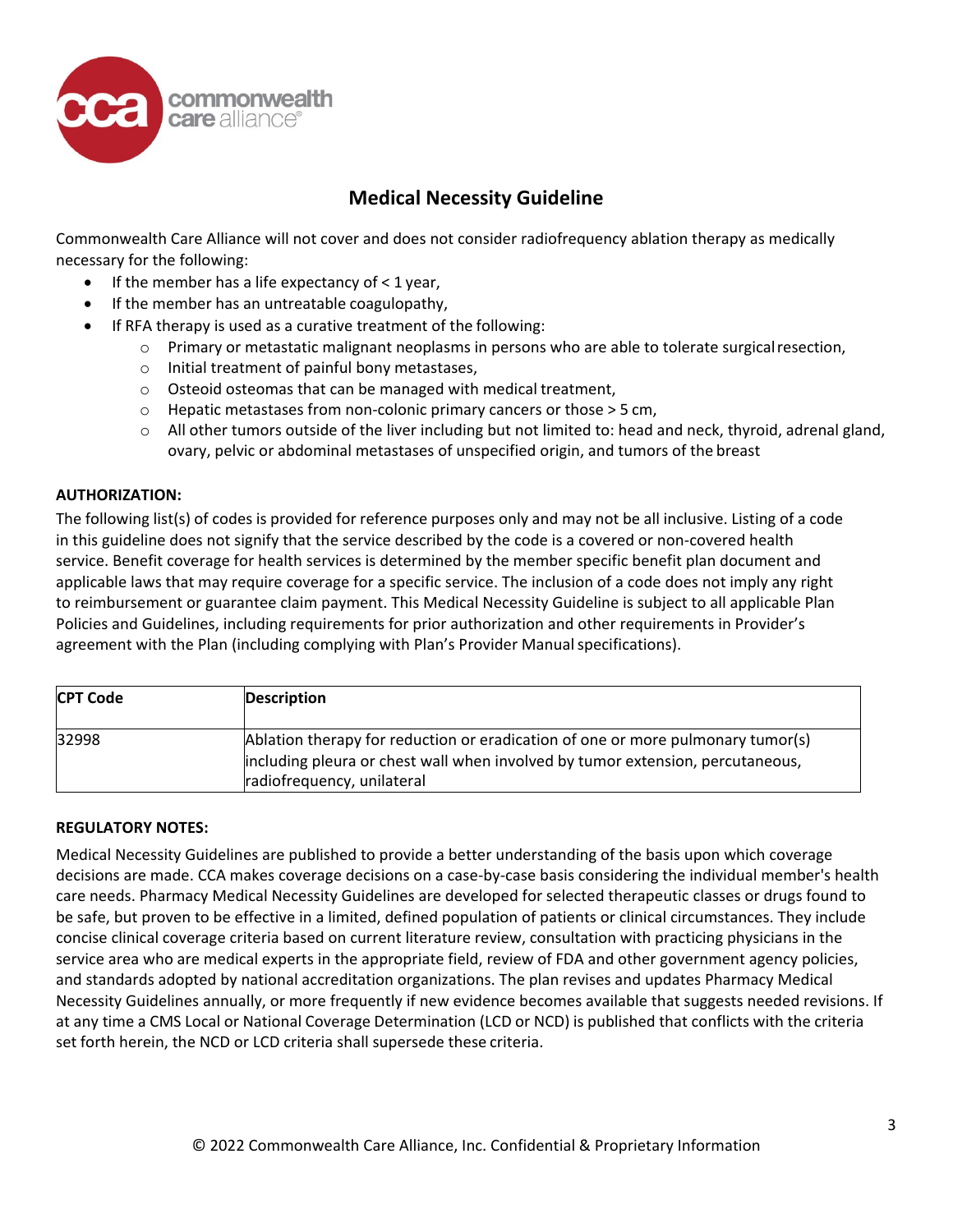

### **Disclaimer:**

This Medical Necessity Guideline is not a rigid rule. As with all of CCA's criteria, the fact that a member does not meet these criteria does not, in and of itself, indicate that no coverage can be issued for these services. Providers are advised, however, that if they request services for any member who they know does not meet our criteria, the request should be accompanied by clear and convincing documentation of medical necessity. The preferred type of documentation is the letter of medical necessity, indicating that a request should be covered either because there is supporting science indicating medical necessity (supporting literature (full text preferred) should be attached to the request), or describing the member's unique clinical circumstances, and describing why this service or supply will be more effective and/or less costly than another service which would otherwise be covered. Note that both supporting scientific evidence and a description of the member's unique clinical circumstances will generally be required.

### **RELATED REFERENCES:**

- 1. Ambrogi, M., Fanucchi, O., Cioni, R., Dini, P., De Liperi, A., Cappelli, C., Davini, F., Bartolozzi, C. & Mussi, A. (2011). Long-term results of radiofrequency ablation treatment of stage I non-small cell lung cancer. *Journal of Thoracic Oncology, 6*(12): 2044-2051.
- 2. Commonwealth Care Alliance. (2020). *Decision support tool: Radiofrequency ablation (specifically for lung cancer).*  Retrieved from https://ccalliance.sharepoint.com/sites/ClinicalFunction-MedicalPolicyCommittee/Shared%20Documents/Medical%20Policy%20Committee/Current%20DSTs/Radiofrequenc y%20Ablation%20DST%20136.pdf?OR=Teams-HL&CT=1633464013803
- 3. Commonwealth of Massachusetts Executive Office of Health and Human Services. (2017). *101 CMR 316.000: Surgery and anesthesia.* Retrieved from http[s://www.mass.gov/files/documents/2017/10/16/101cmr316.pdf?\\_ga=2.16697270.1488132182.1632919686](http://www.mass.gov/files/documents/2017/10/16/101cmr316.pdf?_ga=2.16697270.1488132182.1632919686-)-1610484458.1617743408
- 4. Donington, J., Ferguson, M., Mazzone, P., Landreneau, R. & Solvestri, G. (2012). American College of Chest Physicians and Society of Thoracic Surgeons consensus statement for evaluation and management of high-risk patients with stage I non-small cell lung cancer. *Evidence-based Medicine, 142*(6): 1620-1635.
- 5. Dupuy, D. (2019). *Image-guided ablation of lung tumors*. Retrieved from htt[ps://www.uptodate.com/contents/image-guided-ablation-of-lung](http://www.uptodate.com/contents/image-guided-ablation-of-lung-)tumors?search=radiofrequency%20tumor%20ablation&source=search\_result&selectedTitle=4~21&usage\_type=def ault&display\_rank=4
- 6. Genshaft, S., Suh, R., Abtin, F., Baerlocher, M., Chang, A., Dariushnia, S., Devane, M., Faintuch, S., Himes, E., Lisberg, A., Padia, S., Patel, S., Tam, A. & Yanagawa, J. (2021). Society of Interventional Radiology Multidisciplinary Position Statement on percutaneous ablation of non-small cell lung cancer and metastatic disease of the lungs. *Standards of Practice, 32*(8): 1241.E1-1241.E12.
- 7. Gobara, H., Arai, Y., Kobayashi, T., Yamakado, K., Inaba, Y., Kodama, Y., Yamagami, T., Sone, M., Watanabe, H., Okumura, Y., Shinya, T., Kurihara, H. & Kanazawa, S. (2016). Percutaneous radiofrequency ablation for patients with malignant lung tumors: A phase II prospective multicenter study. *Japan Journal of Radiology (2016)* 34:556-563.
- 8. Kachura, J., Baldassarre, F., Athreya, S., Midia, M. & Malthaner, R. (2016). *Focal tumor ablation 4: Early stage primary lung cancer and lung metastases.* Retrieved from htt[ps://www.cancercareontario.ca/en/guidelines](http://www.cancercareontario.ca/en/guidelines-)advice/types-of-cancer/4106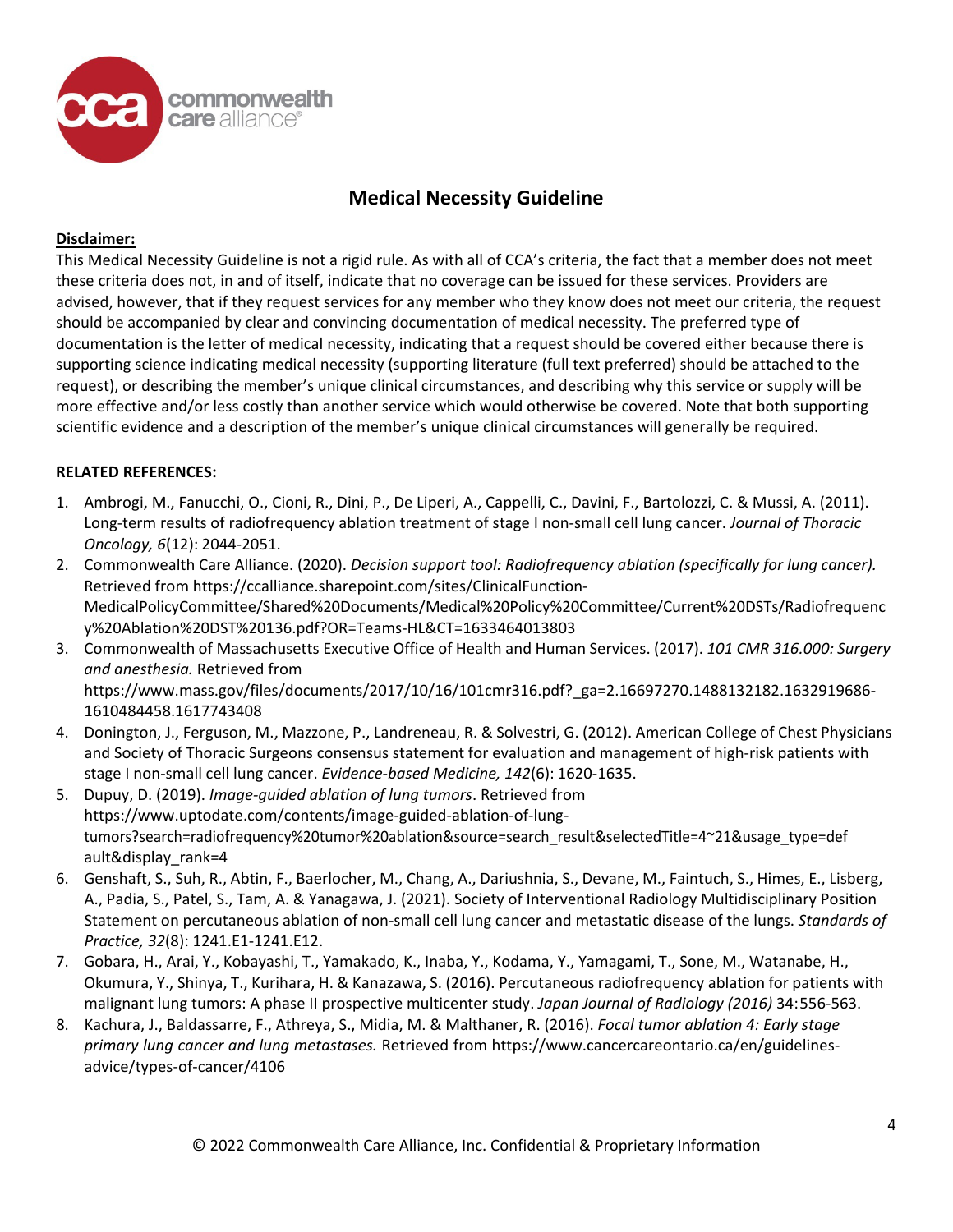

- 9. Lencioni, R., Crocetti, L., Cioni, R., Suh, R., Glenn, D., Regge, D., Helmberger, T., Gillams, A., Frilling, A., Ambrogi, M., Bartolozzi, C. & Mussi. (2008). Response to radiofrequency ablation of pulmonary tumours: A prospective, intentionto-treat, multicenter clinical trial (the RAPTURE study). *Lancet Oncology, 9*(7): 621-628.
- 10. Ma, T., Wallace, A., Waqar, S., Morgensztern, D., Madaelil, T., Tomasian, A. & Jennings, J. (2018). Percutaneous image-guided ablation in the treatment of osseous metastases from non-small cell lung cancer. *Cardiovascular Interventional Radiology, (2018)* 41: 726-733.
- 11. Midthun, D. (2021). *Overview of the initial treatment and prognosis of lung cancer*. Retrieved from htt[ps://www.uptodate.com/contents/overview-of-the-initial-treatment-and-prognosis-of-lung-](http://www.uptodate.com/contents/overview-of-the-initial-treatment-and-prognosis-of-lung-cancer?search=non-)cancer?search=nonsmall%20cell%20lung%20cancer&source=search\_result&selectedTitle=1~150&usage\_type=default&display\_rank=1
- 12. National Cancer Institute. (2021). *Surveillance, epidemiology, and end results program: Lung and bronchus cancer. Retrieved* from https://seer.cancer.gov/statfacts/html/lungb.html
- 13. National Comprehensive Cancer Network. (2021). *Non-small cell lung cancer.* Retrieved from htt[ps://www.nccn.org/professionals/p](http://www.nccn.org/professionals/physician_gls/pdf/nscl.pdf)hysician\_gls/pdf/nscl.pdf
- 14. Palussiere, J., Chomy, F., Savina, M., Deschamps, F., Gaubert, J., Renault, A., Bonnefoy, O., Laurent, F., Meunier, C., Bellera, C., Mathoulin-Pelissier, S. & Baere, T. (2018). Radiofrequency ablation of stage IA non-small cell lung cancer in patients ineligible for surgery: Results of a prospective multicenter phase II trial*. Journal of Cardiothoracic Surgery, 13*(1): 91-100.
- 15. Pennathur, A., Luketich J., Abbas, G., Chen, M., Fernando, H., Gooding, W., Schuchert, M., Gilbert, S., Christie, N. & Landreneau, R. (2007). Radiofrequency ablation for the treatment of stage I non-small cell lung cancer in high-risk patients. *Journal of Thoracic Cardiovascular Surgery, 134*(4): 857-864.
- 16. Pereira, P. & Masala, S. (2012). Standards of practice: Guidelines for thermal ablation of primary and secondary lung tumors. *Cardiovascular Interventional Radiology, 35*(2): 247-254.
- 17. Picchi, S., Lassandro, G., Bianco, A., Coppola, A., Lerardi, A., Rossi, U. & Lassandro, F. (2020). RFA of primary and metastatic lung tumors: Long-term results*. Medical Oncology, 37*(35): 34-42.
- 18. Sher, T., Dy, G. & Adjei, A. (2008). Small cell lung cancer. *Mayo Clinic Proceedings, 83*(3): 355-367.
- 19. Weiss, K. & Shaughnessy, A. (2021). *Non-small cell lung cancer.* Retrieved from https://www-dynamedcom.ahs.idm.oclc.org/condition/non-small-cell-lung-cancer
- 20. Yamakado, K., Hase, S., Matsuoka, T., Tanigawa, N., Nakatsuka, A., Takaki, H., Takao, M., Inoue, Y., Kanazawa, S., Inoue, Y., Sawada, S., Kusunoki, M. & Takeda, K. (2007). Radiofrequency ablation for the treatment of unresectable lung metastases in patients with colorectal cancer*. Journal of Vascular Interventional Radiology, 18*(3): 393-398.
- 21. Zheng, M. (2016). Classification and pathology of lung cancer. *Surgical Oncology Clinics of North America, 25*(3): 447- 468.

#### **ATTACHMENTS:**

| LAIUDII A. |  |
|------------|--|
| --------   |  |

#### **REVISION LOG:**

| <b>REVISION</b><br><b>DATE</b> | <b>DESCRIPTION</b> |
|--------------------------------|--------------------|
|                                |                    |